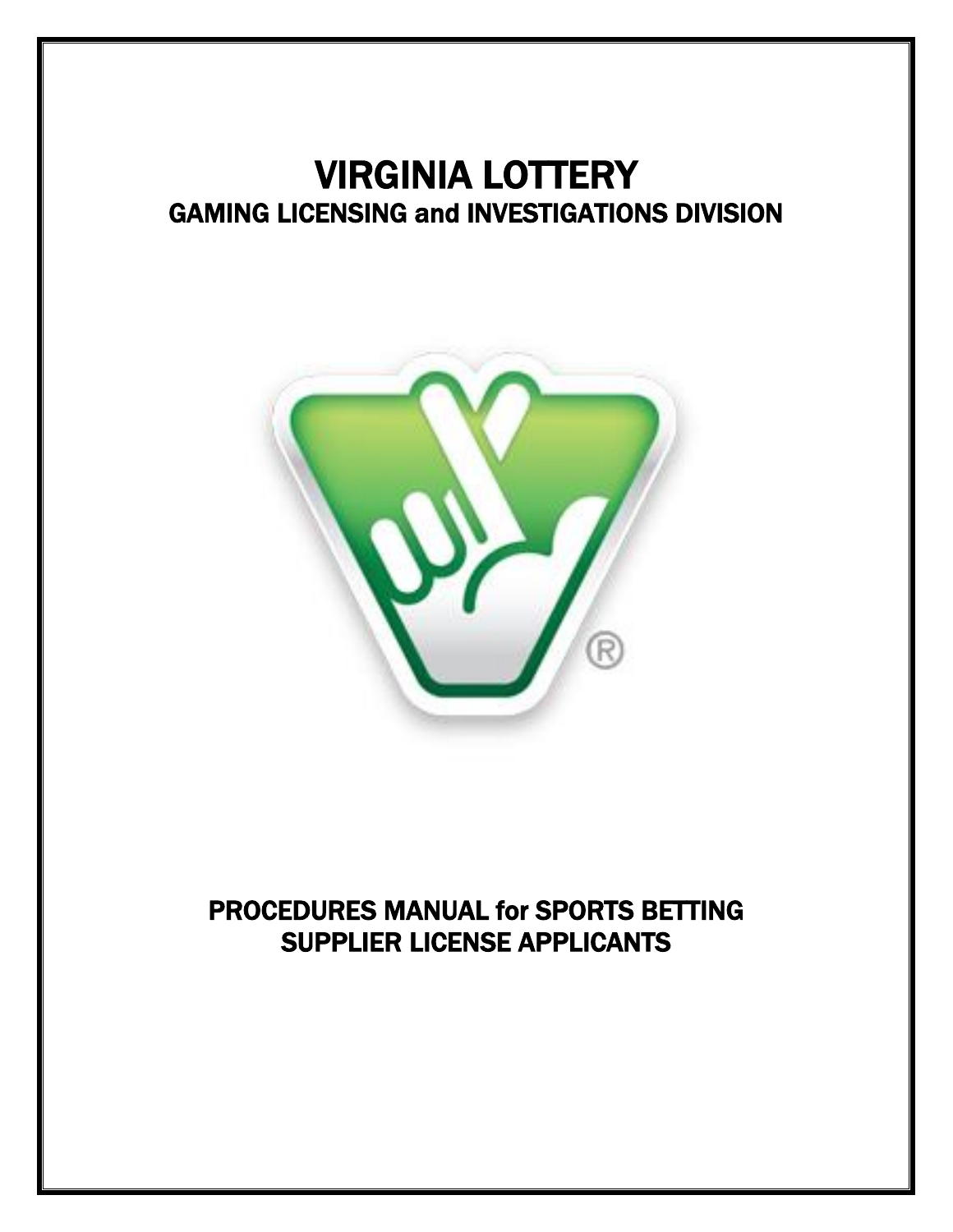### **GENERAL INFORMATION**

This procedures manual is a reference guide for sports betting supplier applicants seeking licensure within the Commonwealth of Virginia. The Virginia Lottery (the "Department") intends to provide applicants with guidance on using the Department's automated system to complete your online application prior to submitting it to the Department for the appropriate due diligence. The applicant must designate a representative to complete the online application who will also be the point-of-contact for the Department. This person should serve in a role of a Compliance Office or similar as they will be handling confidential sensitive information for the supplier application as well as the associated principal applications.

An applicant for a supplier license to operate a sports betting platform shall, in conjunction with the Department, identify those individuals who meet the definition of a principal. These individuals will be required to complete a principal application. The account representative will be responsible for establishing accounts for the principals in the licensing system and submitting the required documentation on behalf of the principal. Applications must be submitted online through the Department's automated system beginning October 15, 2020. The account representative should refer to the procedure manual for "Account Representatives" before contacting the Virginia Lottery's Gaming Licensing and Investigations Division at (804) 692-7165 to complete the account representative designation process. The applicant's representative will then coordinate with the Department to obtain access to the automated system prior to initiating the application process.

The account representative will also provide you with the following documents that are required to be notarized and returned to your account representative for upload into the automated system: Authorization for Release of Information, Affidavit of Representative of Applicant, and Acknowledgement and Disclosure. These documents can also be found on pages 7 through 9 of this manual. You will also be required to give your account representative several other documents to be uploaded into the automated system. These documents can be found in the application at [www.vagamingregulations.com.](http://www.vagamingregulations.com/)

Once an application and all required supporting documents have been submitted, these items will become the property of the Department and will not be returned to the applicant. Applicants will not be able to make any changes to their applications within the automated system once the application has been submitted. The account representative will provide you with the URL to access the automated system as well as a temporary password and username that you will use to sign in and begin the application process.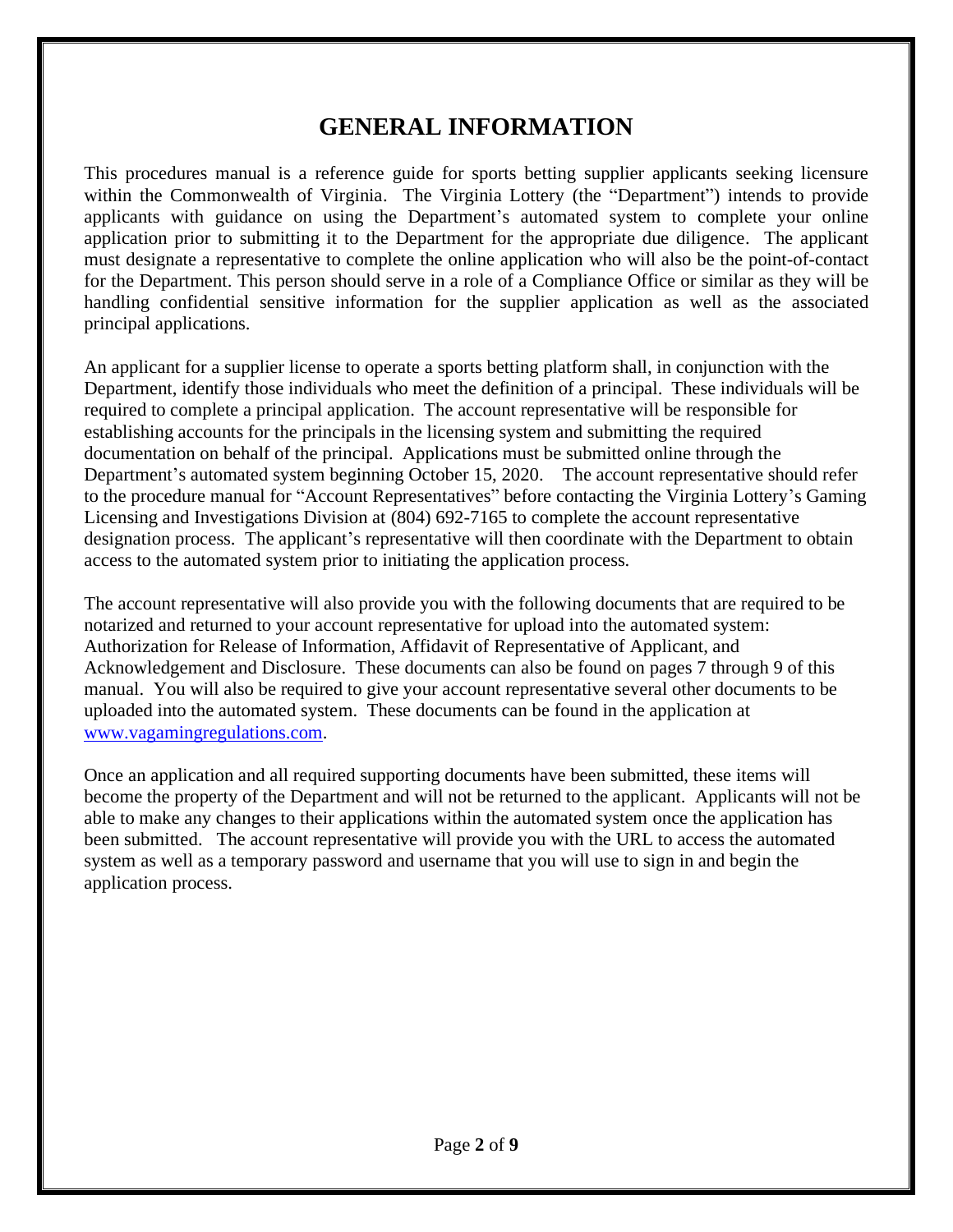### **FEES**

- The application for a *supplier license to operate a permit holder's sports betting platform* shall be accompanied by a wire transfer of **\$125,000**, \$10,000 of which shall be considered a license fee with the remainder constituting a refundable initial deposit toward the Department's administrative costs to conduct the background investigation of the applicant and its employees and directors. Additional fees may be required based on the total cost of the investigation.
- The application for a *supplier license other than to operate a permit holder's sports betting platform* shall be accompanied by a wire transfer of **\$50,000**, \$5,000 of which shall be considered a license fee, with the remainder constituting a refundable initial deposit toward the Department's administrative costs to conduct the background investigation of the applicant and its employees and directors. Additional fees may be required based on the total cost of the investigation.

### **NOTE: Fees are due at the time of application. Your fee shall be sent by wire or ACH as follows: Wire payment to:**

- **1. Virginia Lottery Account Number: 435029087446**
- **2. Name of the Account: Gaming License Fees**
- **3. Transit Routing Number: 026009593**

### **ACH Instructions:**

- **1. Virginia Lottery Account Number: 435029087446**
- **2. Name of the Account: Gaming License Fees**
- **3. Transit Routing Number: 051000017**

### **TERMS**

- **1. The initial term of Sports Betting Supplier licenses is 3 years.**
- **2. The renewal term of Sports Betting Supplier license is 3 years.**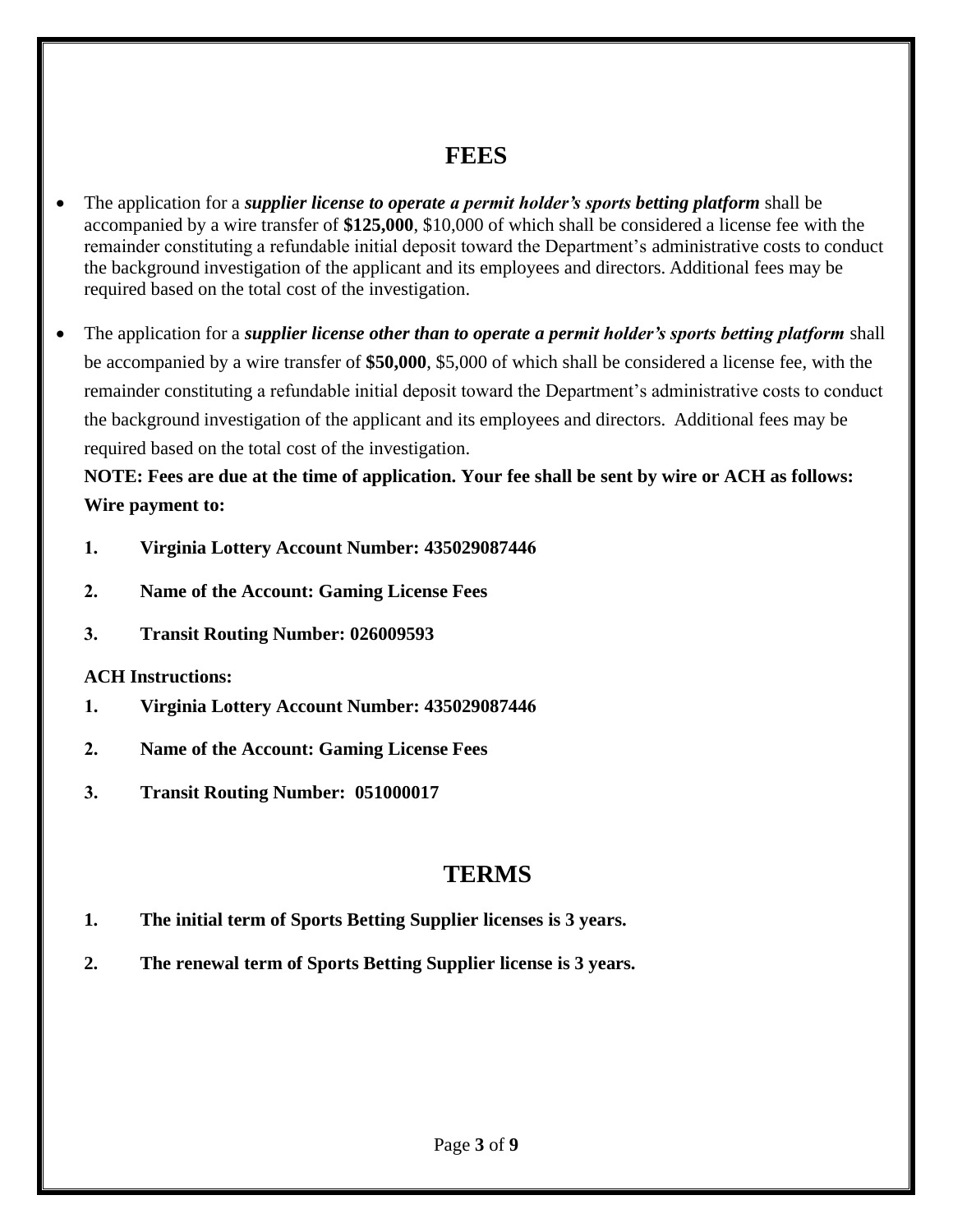### **THE APPLICATION PROCESS**

- 1. After accessing the automated system online, sign in using the username and temporary password provided by the account representative.
- 2. You will be prompted to change your password. Your new password must be 12 or more characters containing all the following: special character(s), alphabetical character(s), numerical character(s), upper case letter(s), **and** lowercase letter(s):

| Use the form below to change your password.                                                                           |  |  |
|-----------------------------------------------------------------------------------------------------------------------|--|--|
| Passwords must be at least 12 characters and meet the following criteria: at least 1 number, at least 1 lowercase let |  |  |
| only change by 1 character from previous passwords; and cannot be same as your username.                              |  |  |
| <b>Account Information</b>                                                                                            |  |  |
| Old Password:                                                                                                         |  |  |
|                                                                                                                       |  |  |
| New Password:                                                                                                         |  |  |
|                                                                                                                       |  |  |
| Confirm New Password:                                                                                                 |  |  |
|                                                                                                                       |  |  |

- 3. Read the "Acknowledgement and Disclosure" form and click the button to acknowledge that you understand and agree to the terms within. If you aren't clear on these terms, contact your account representative. You will not be able to proceed without acknowledging that you understand.
- 4. You will then be able to start entering information into your application. You must complete *every* section of the application prior to be able to submit it:

|                                                                                    |                    | The current progress on your Supplier application is listed below. If you have not yet started your application, click on the first section to begin. Once completed, click the submit button to send your application in for |
|------------------------------------------------------------------------------------|--------------------|-------------------------------------------------------------------------------------------------------------------------------------------------------------------------------------------------------------------------------|
| Section                                                                            | Progress           |                                                                                                                                                                                                                               |
| Name, Address and Company Information                                              | (0 of 15 Complete) |                                                                                                                                                                                                                               |
| Directors, Partners, Officers and Trustees                                         | (0 of 3 Complete)  |                                                                                                                                                                                                                               |
| Benefit Plans                                                                      | (0 of 1 Complete)  | <b>Every listed section must be</b>                                                                                                                                                                                           |
| Stock Description, Voting and Non-Voting Shareholders                              | (0 of 3 Complete)  | completed and can be                                                                                                                                                                                                          |
| Interest of Partners                                                               | (0 of 2 Complete)  |                                                                                                                                                                                                                               |
| Long Term Debt, Other Indebtedness, Security Devices and Options (0 of 4 Complete) |                    | accessed by the hyperlink.                                                                                                                                                                                                    |
| <b>Additional Principals</b>                                                       | (0 of 1 Complete)  |                                                                                                                                                                                                                               |
| Financial Institution                                                              | (0 of 1 Complete)  | You must complete all the                                                                                                                                                                                                     |
| Contracts                                                                          | (0 of 1 Complete)  | sub-sections prior to                                                                                                                                                                                                         |
| Applicant Stock Holding                                                            | (0 of 1 Complete)  |                                                                                                                                                                                                                               |
| Insider Transactions                                                               | (0 of 1 Complete)  | submitting your application.                                                                                                                                                                                                  |
| Criminal, Investigatory, Litigations, and Regulatory Violations                    | (0 of 5 Complete)  |                                                                                                                                                                                                                               |
| Criminal, Investigatory, Litigations, and Regulatory Violations                    | (0 of 5 Complete)  |                                                                                                                                                                                                                               |
| Bankruptcy or Insolvency proceedings                                               | (0 of 1 Complete)  |                                                                                                                                                                                                                               |
| Licenses                                                                           | (0 of 1 Complete)  |                                                                                                                                                                                                                               |
| Contributions and Disbursements                                                    | (0 of 1 Complete)  |                                                                                                                                                                                                                               |
| Required Attachment Explanations                                                   | (0 of 1 Complete)  |                                                                                                                                                                                                                               |

Page **4** of **9**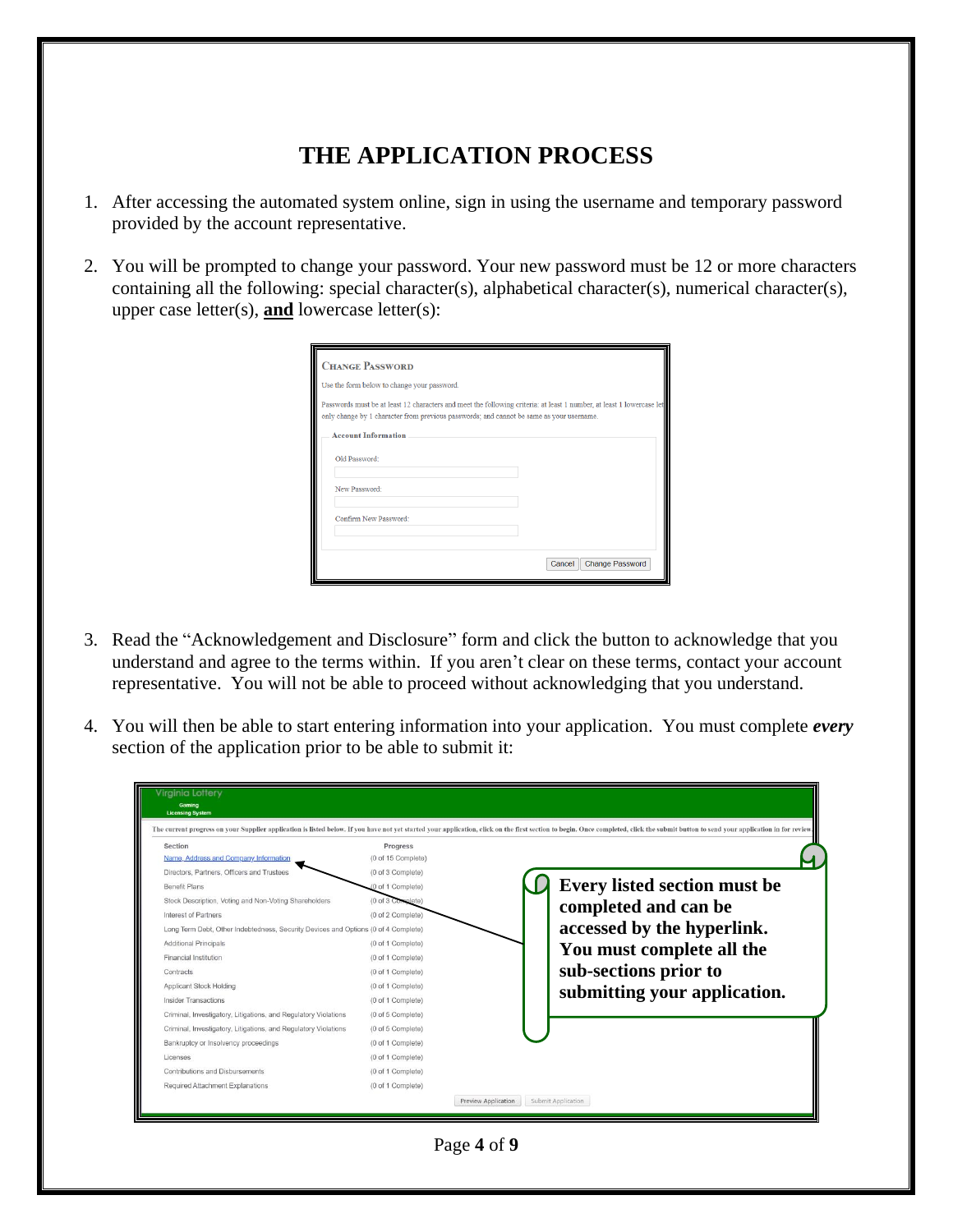5. Simply follow the instructions when entering your information for each section:

| <b>Class of Person in Plan</b>                                                                                                                                                                                                                                                                                                                                                                              |                                                                                                                                                                                                                                                                                   |
|-------------------------------------------------------------------------------------------------------------------------------------------------------------------------------------------------------------------------------------------------------------------------------------------------------------------------------------------------------------------------------------------------------------|-----------------------------------------------------------------------------------------------------------------------------------------------------------------------------------------------------------------------------------------------------------------------------------|
| No records to display.                                                                                                                                                                                                                                                                                                                                                                                      |                                                                                                                                                                                                                                                                                   |
|                                                                                                                                                                                                                                                                                                                                                                                                             |                                                                                                                                                                                                                                                                                   |
| <b>Plan Name</b>                                                                                                                                                                                                                                                                                                                                                                                            |                                                                                                                                                                                                                                                                                   |
| No records to display.                                                                                                                                                                                                                                                                                                                                                                                      |                                                                                                                                                                                                                                                                                   |
| Previous<br><b>Next</b><br>$\bigcirc$ Hold $\bigcirc$ Completed                                                                                                                                                                                                                                                                                                                                             |                                                                                                                                                                                                                                                                                   |
|                                                                                                                                                                                                                                                                                                                                                                                                             | Use the "hold" button if you wish to complete<br>the section later and you'll be able to proceed<br>to another section to complete. Be sure to save<br>any data you enter first.<br>Each required section to complete is listed in<br>the yellow field at the bottom of the page. |
| Form of Organization Point-Of-Contact<br><b>Licensee Association</b><br><b>Business</b><br>Name<br><b>Previous Addresses</b><br><b>Businesses of Other Types</b><br><b>Businesses Operated</b><br><b>Current Direct</b><br>Long Term Debt Other Indebtedness<br><b>Interest of Former Partner</b><br><b>Security Option</b><br>Violations Bankruptcy Licenses<br>Investigations Litigation<br>Contributions |                                                                                                                                                                                                                                                                                   |

6. When you get to the "Criminal Instructions" section of the application, click the instructions link and read the "Civil, Criminal, and Investigatory Proceedings" document prior to answering the questions in this section. You must acknowledge that you've read and understand the definitions in these instructions. If you do not understand, contact your account representative before proceeding:

| Application<br>On Hold<br><b>CRIMINAL HISTORY (Directors, Partners, Officers, Trustees and Owners)</b>                                                                                                                                                                           |
|----------------------------------------------------------------------------------------------------------------------------------------------------------------------------------------------------------------------------------------------------------------------------------|
|                                                                                                                                                                                                                                                                                  |
|                                                                                                                                                                                                                                                                                  |
| <b>Click Here for Instructions &lt;</b><br>Prior to answering these questions, carefully review the definitions and instructions:                                                                                                                                                |
| Have you read and understood the definitions and instructions? Yes                                                                                                                                                                                                               |
| The Department will make inquiries to establish whether the identified individuals have had any involvement with law enforcement agencies. Failure to disclose any such involvement will be taken into account in<br>assessing the Applicant's character, honesty and integrity. |
| Do you understand?<br>Yes                                                                                                                                                                                                                                                        |
|                                                                                                                                                                                                                                                                                  |
|                                                                                                                                                                                                                                                                                  |
|                                                                                                                                                                                                                                                                                  |
|                                                                                                                                                                                                                                                                                  |
| □ O Hold ○ Completed<br>Previous New<br>Next                                                                                                                                                                                                                                     |
|                                                                                                                                                                                                                                                                                  |
| Page 5 of 9                                                                                                                                                                                                                                                                      |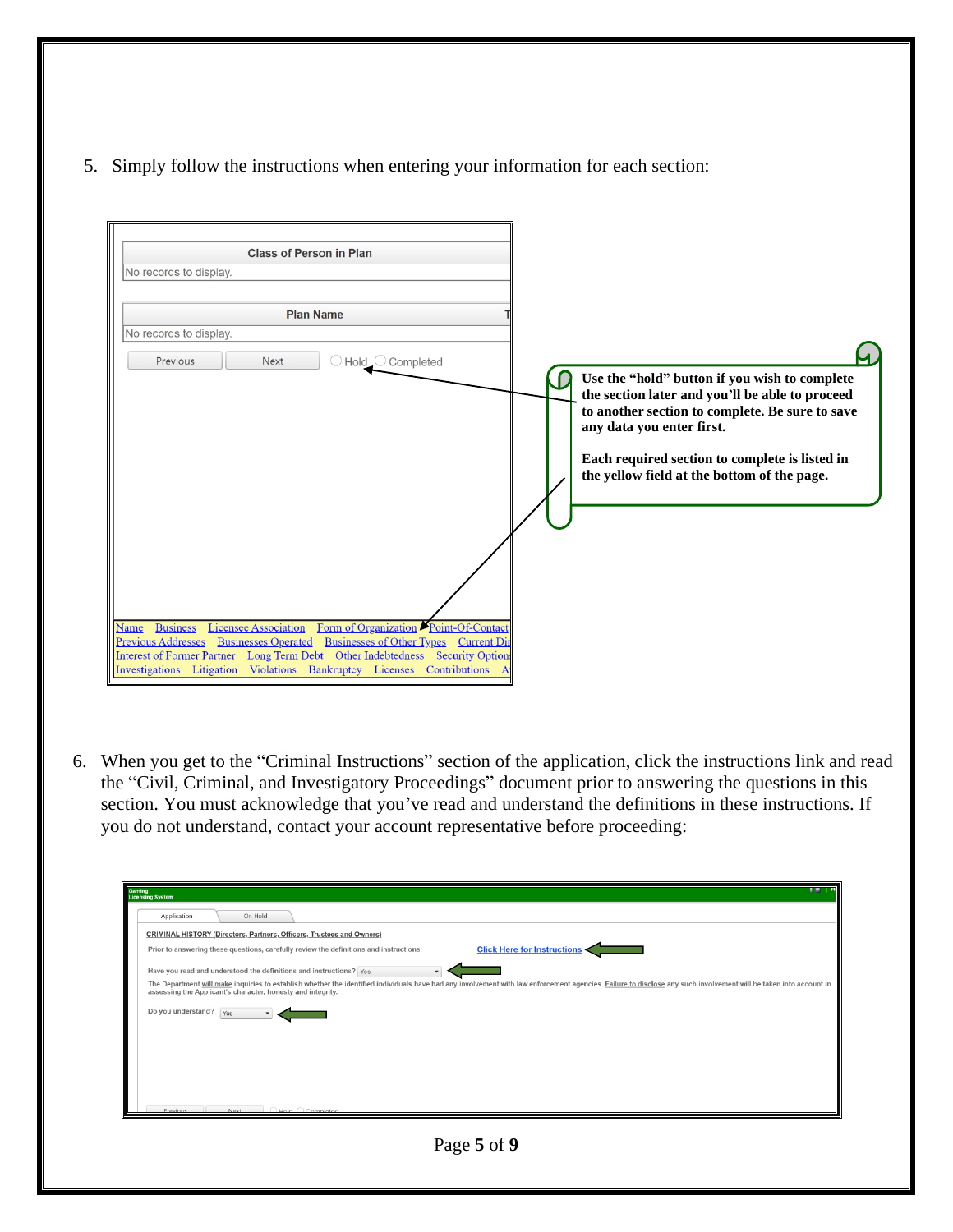7. Once you've completed each section you will be able to preview your application prior to submitting it. Be sure your information is accurate and complete as you will not be able to make changes within the automated system once you submit it. You will be able to print a copy of your application for your records.



8. Your account representative will obtain all required supporting documents from you to submit to Virginia Lottery as part of the application process.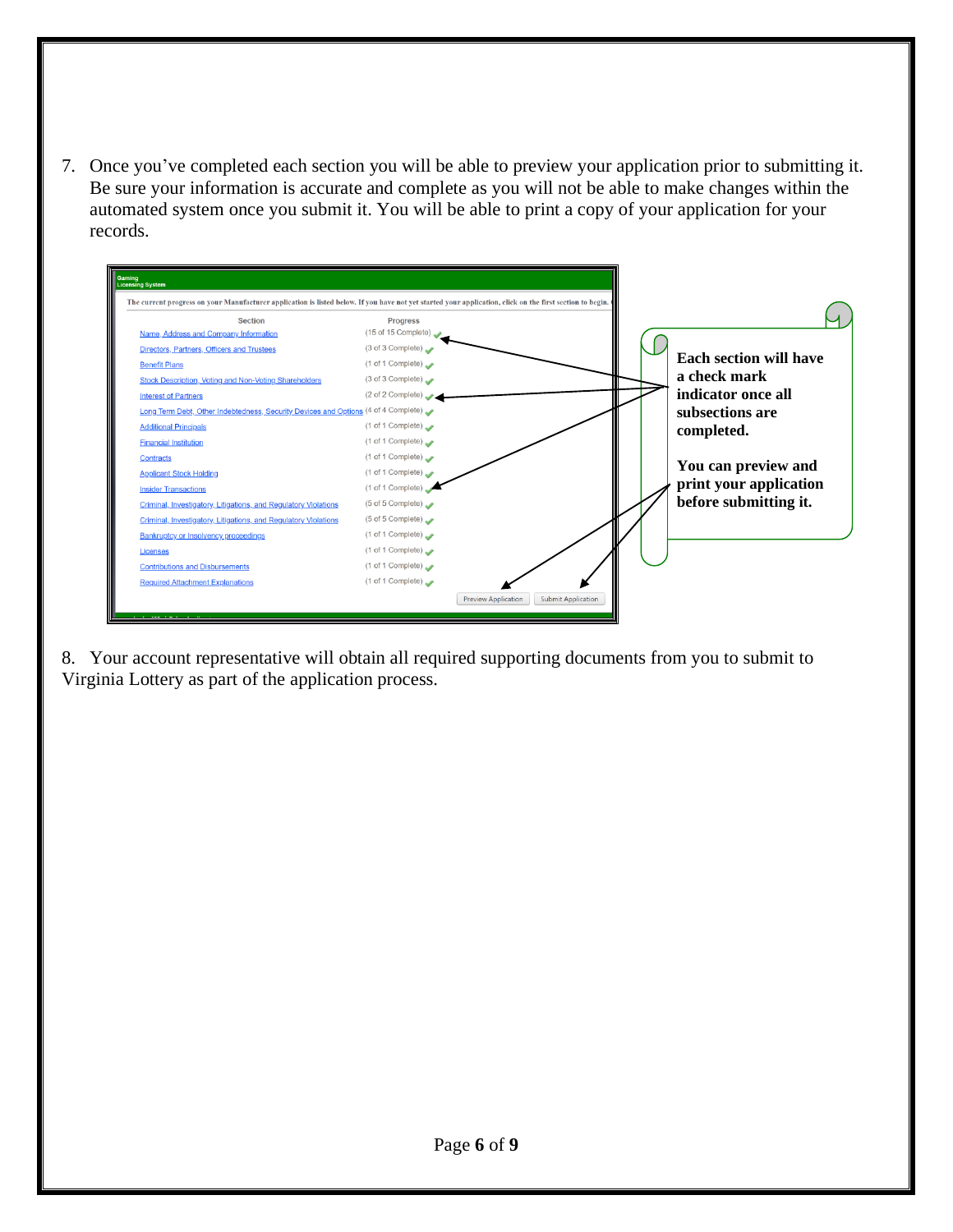

Virginia Lottery | 600 East Main Street | Richmond, VA 23219 | ph: 804.692.7100 | fax: 804.692.7102 | valottery.com

### **AUTHORIZATION FOR RELEASE OF INFORMATION**

**TO:** 

#### **FROM:**

#### **(Printed Name of Applicant Entity)**

I am the authorized representative of an Applicant for a gaming-related license in the Commonwealth of Virginia.

The Virginia Lottery ("Department") is required by law to conduct an investigation of an applicant for a sports betting license. That investigation requires the Department to collect and evaluate information about the entity that I represent. On behalf of the entity, I irrevocably give consent to the Department, and persons authorized by the Department, to: (1) verify all information provided in the license application documents; (2) conduct a background investigation of the entity; and to have access to any and all information that the entity has provided to any other jurisdiction seeking a similar license in that jurisdiction, as well as the information obtained by that other jurisdiction during the course of any investigation that it may have conducted about the entity.

By executing this Authorization, I authorize any of the following entities to release to the Department any and all information about the entity that the Department requests: local, State or federal government unit; commercial or business enterprise; nonprofit entity; individual; or any other public or private entity. The requested information may be released in written, verbal, electronic, or any other form.

With respect to any claims or liability arising from the release of the requested information to the Department, on behalf of the entity, I expressly waive, release, discharge and forever hold harmless and agree to indemnify, the unit, entity, or individual that releases information to the Department under the authority of this Authorization. Photo, facsimile, or electronic copy of this signed and dated Authorization shall be equally effective as an original.

Signature of Individual Completing Form Date

Printed Name Title

#### *NOTARY PUBLIC*

| The undersigned, a Notary Public in and for the County of |                                                                                                                                                                                                                                |  |      |  |                      |                                        | in the State of<br>, certifies that the above-named individual appeared in person, and before me, either known to me          |
|-----------------------------------------------------------|--------------------------------------------------------------------------------------------------------------------------------------------------------------------------------------------------------------------------------|--|------|--|----------------------|----------------------------------------|-------------------------------------------------------------------------------------------------------------------------------|
|                                                           |                                                                                                                                                                                                                                |  |      |  |                      |                                        | or satisfactorily proven to be the individual whose name subscribed to the within instrument and signed the Authorization and |
| Notification.                                             |                                                                                                                                                                                                                                |  |      |  |                      |                                        |                                                                                                                               |
|                                                           |                                                                                                                                                                                                                                |  |      |  |                      |                                        |                                                                                                                               |
| <b>This</b>                                               | day of the contract of the contract of the contract of the contract of the contract of the contract of the contract of the contract of the contract of the contract of the contract of the contract of the contract of the con |  | , 20 |  |                      | and to which witness my hand and seal. |                                                                                                                               |
|                                                           |                                                                                                                                                                                                                                |  |      |  |                      |                                        |                                                                                                                               |
|                                                           |                                                                                                                                                                                                                                |  |      |  |                      |                                        |                                                                                                                               |
|                                                           |                                                                                                                                                                                                                                |  |      |  | <b>Notary Public</b> |                                        |                                                                                                                               |

**Stamp or Seal** Printed Name **Printed Name** 

My commission expires , 20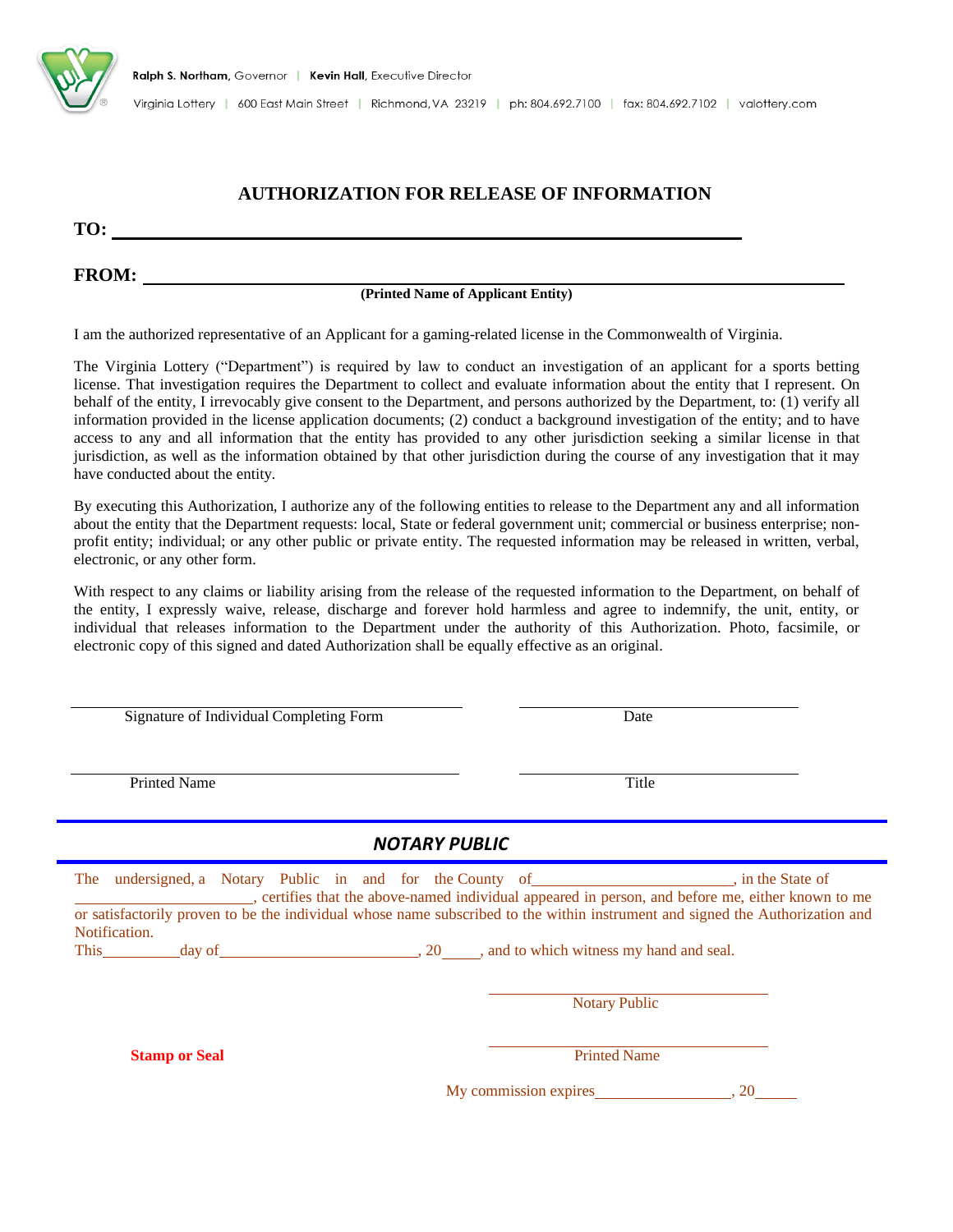

#### **AFFIDAVIT OF REPRESENTATIVE OF APPLICANT**

I, (printed name), am authorized to complete and execute this Gaming Supplier License Application on behalf of (printed name of Supplier). I am also authorized to provide all of the information requested as part of this application to the Virginia Lottery, its employees, agents, and vendors (collectively, "the Department"), and to make the representations set forth in this Affidavit.

I have read, and understand, every page of this Application. To the best of my knowledge, information, and belief, the information that I have provided as part of this application is accurate, complete, and not misleading. I understand that any misrepresentation or omission may lead to the delay or denial of an application for a license, or may result in the Department imposing sanctions against the Applicant, up to and including revocation of its license if it has been awarded or issued a license. I understand that any misrepresentation or omission on this Application may also subject me, or the Supplier that I represent, to civil or criminal liability. I understand and acknowledge that the Supplier has an ongoing duty to promptly notify the Department if any information it provides the Department changes.

By a separate Authorization for Release of Information, I am authorizing any entity or individual that has information about the Supplier that I represent, to release that information to the Department for purposes of its investigation of an applicant for a Gaming Supplier license.

On behalf of the Supplier and its successors and assigns, I expressly waive, release, discharge, and forever hold harmless and agree to indemnify, the Department, the Commonwealth of Virginia, and their employees, agents, and representatives, from liability for any and all claims or legal action arising from any actions that the Department or the Commonwealth of Virginia may take related to the collection of information from the Supplier and the use of that information in connection with investigating a Supplier.

SIGNATURE OF AUTHORIZED REPRESENTATIVE DATE

PRINTED NAME OF AUTHORIZED REPRESENTATIVE TITLE

*NOTARY PUBLIC*

|             | The undersigned a Notary Public in and for the County of |  |  |    |  | in the State of                                                                                                               |
|-------------|----------------------------------------------------------|--|--|----|--|-------------------------------------------------------------------------------------------------------------------------------|
|             |                                                          |  |  |    |  | electrifies that the above-named individual appeared in person, and before me, either known to me,                            |
|             |                                                          |  |  |    |  | or satisfactorily proven to be the individual whose name subscribed to the within instrument and signed the Authorization and |
|             | Notification.                                            |  |  |    |  |                                                                                                                               |
| <b>This</b> | day of                                                   |  |  | 20 |  | , and to which witness my hand and seal.                                                                                      |

**Notary Public** 

**Stamp or Seal** Printed Name

My commission expires , 20